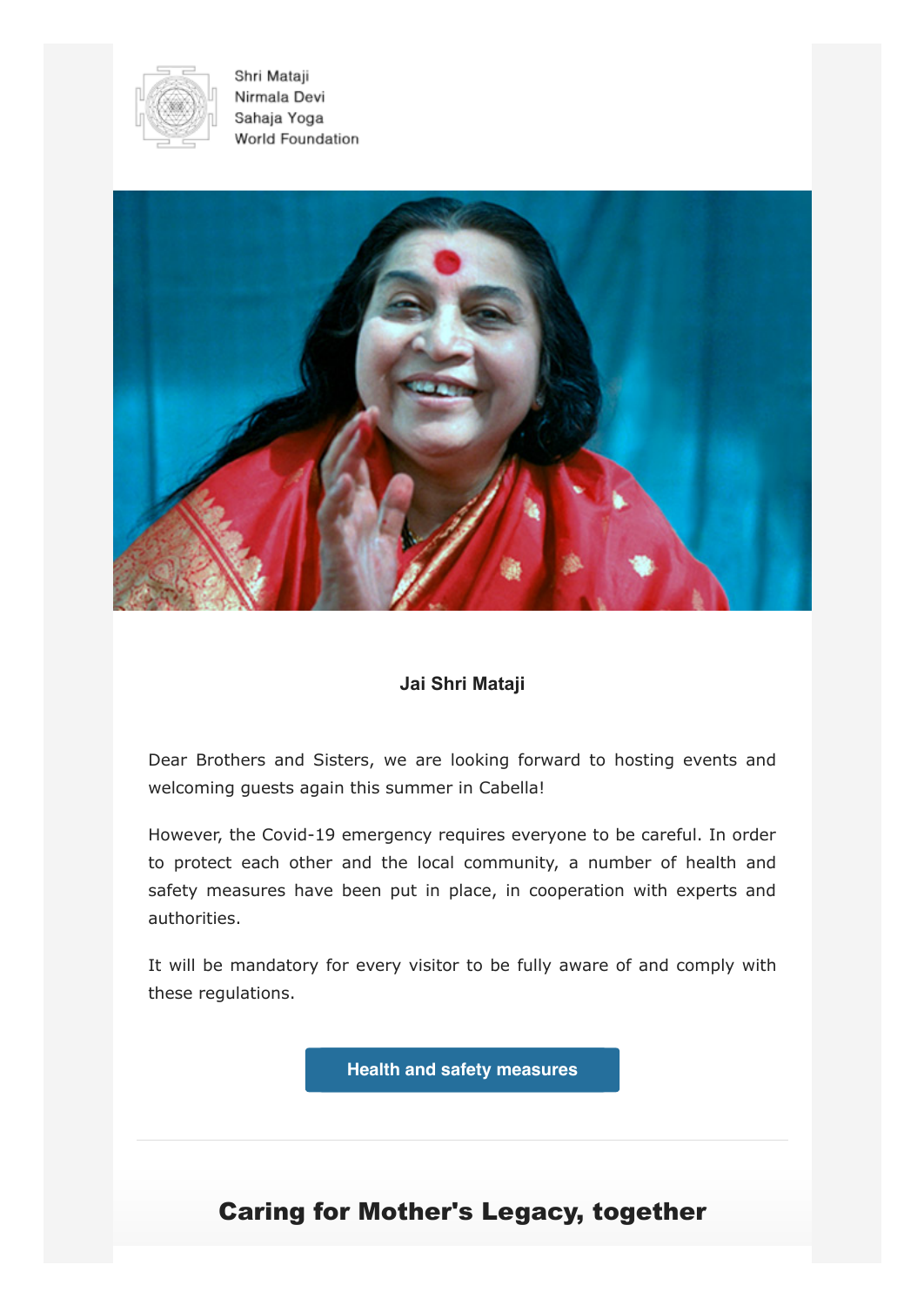The campaign to help the World Foundation become sustainably funded has begun!

The Foundation is currently responsible for Cabella International Sahaj School, maintenance of the Castle, the upkeep and improvements of the Hangar and Albera Facilities, Daglio Camp, and the Sahaj agriculture project. Shri Mataji dedicated most of these projects to be run by the Foundation.

The Foundation projects are usually funded by the donations people give when they come to offer Puja in Cabella. But for all of 2020 this was not possible, and this year will likely remain on a smaller scale.

The world collective has been extremely generous in the past year by giving donations to keep these projects running, even without physically coming to Cabella. However, for the Foundation to remain sustainable next year, we are calling all yogis - it cannot be done without you!

Yogis have begun to set up recurring donations of 25 euros per month! We are eternally grateful for this beautiful generosity!

Please join us on our journey to keep these important projects running long into the future! If 1600 yogis set up a recurring donation of €25/month, come rain or shine - the immense work run by the Foundation can continue!

We will continue releasing more information about our current projects so that the World Collective can have a clear understanding of each one. It is worth noting that the establishment of the World Foundation itself was set by Shri Mataji to be a global initiative for Sahaja Yoga across the world, not solely for projects in Cabella. In the present situation, there is no potential to expand beyond Cabella. However, once the World Foundation can be sustainably funded - Shri Mataji's vision for the true scope of the Foundation can be realized! The World Foundation could then support Sahaj initiatives all across the globe.

For now, please enjoy this shadow puppet play created by the children of Cabella International Sahaj School this year!